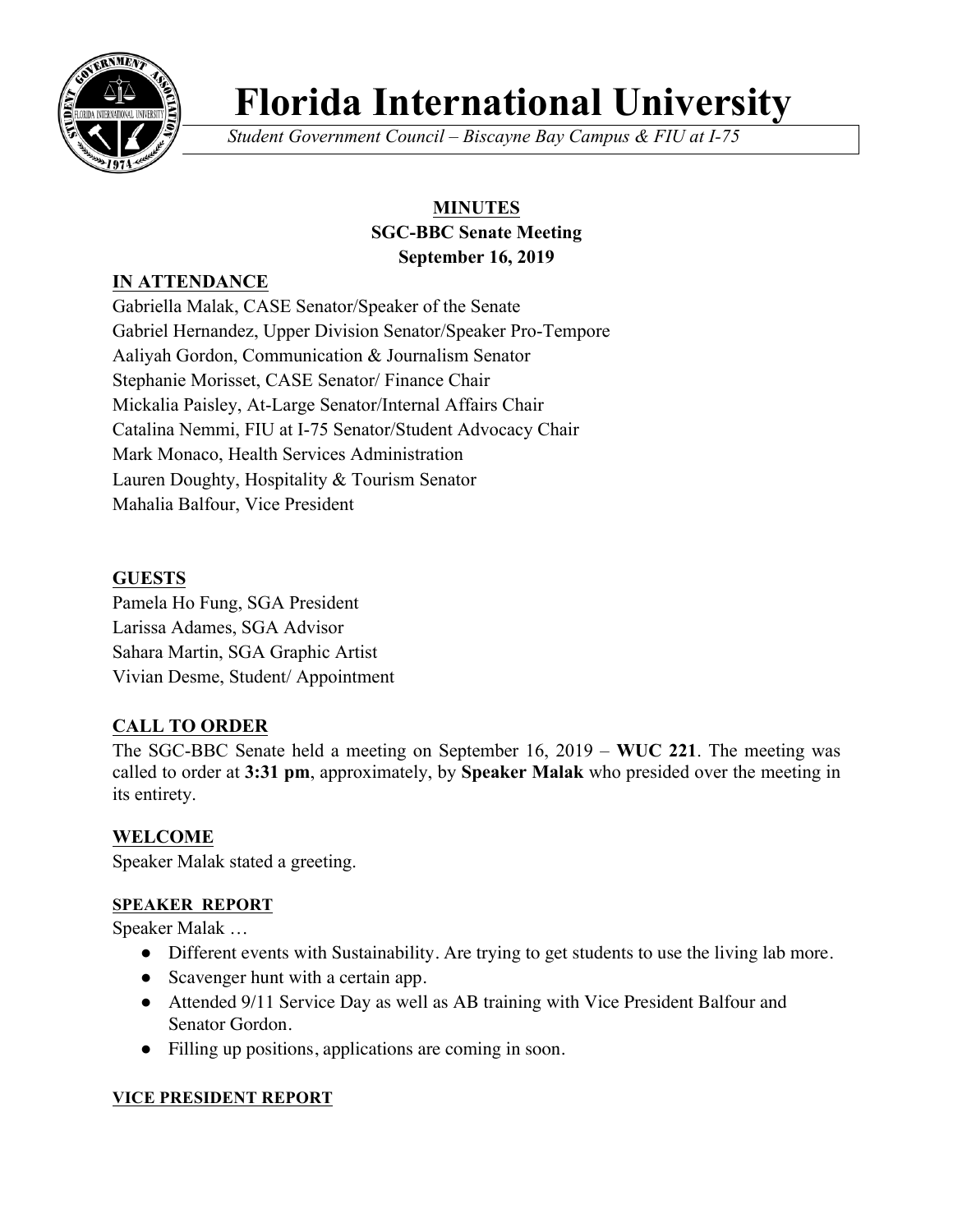Vice President Balfour …

- Greeting
- Will send a notification to everyone concerning a meeting.
- Had a meeting with the Institute of Water
- Attended 9/11 Day of Service, Academy, Leaders, Alternative Breaks, etc.
- President Ho Fung and her attending a meeting with the Women's Center in regards to the Blue Table Talk series they will like to start. For the first event, we will be partnering with with Sephora. The event is scheduled for October 14th
- Can't wait for SGA Day.

#### **SPEAKER PRO'S REPORT**

Speaker Pro Hernandez…

- Greeting
- Went to home game on Saturday and FIU won.
- Reminder of SGA Day is on Wednesday-Discussing availability of attendance.
- Attended After  $9/11$  conference  $\omega$  MMC

#### **ADVISOR'S REPORT**

Ms. Adames…

- Most members have picked up shirts. Please let her know if you have not picked up yours
- We have messenger bags available for the council members.
- SGA is sponsoring a kayak event on Friday, September 20th, that has 20 spots. Please share the info.

### **OLD BUSINESS**

### **1. Approval of the Minutes**

Senator Paisley moves to approve Senate Meeting Minutes of 9.16.2019. Senator Monaco seconded. Motion passed unanimously.

#### **NEW BUSINESS**

# A. Appointment of Vivian Desme for Senator of Communication + Journalism

Speaker Malak granted Vivian Desme to present herself for the position of Communication + Journalism Senator.

Vivian Desme presented herself.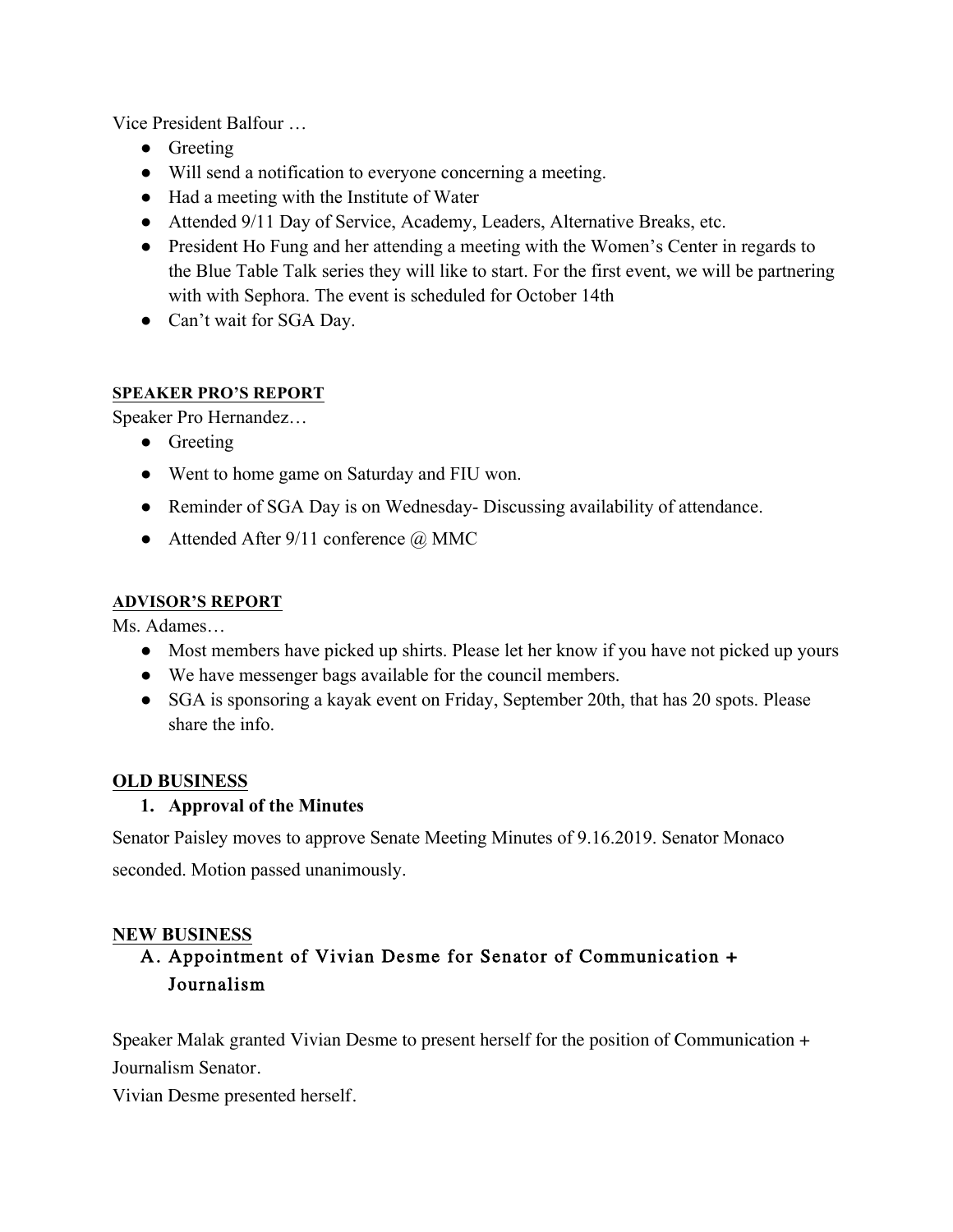Asks to be Senator for Communication + Journalism. Tells backstory and passion for communication and journalism.

Senator Doughty asks a question.

Senator Monaco gives information about meetings that happen on Mondays

Senator Paisley asks what she wants done differently about FIU? Ms. Desme's answer was more microwaves.

Speaker Pro Hernandez asks a question.

Senator Paisley asks for clarification.

Senator Monaco moves to appoint Ms. Desme for Communication + Journalism Senator position. Senator Morisset seconds. ROLL CALL Speaker Malak - Yea Senator Morisset - Yea Senator Doughty - Yea Senator Gordon - Yea Senator Monaco - Yea Speaker Pro Hernandez - Yea Senator Paisley - Yea Senator Nemmi - Yea

With a vote of 8/0/0, Ms. Desme was approved for the position of Communication + Journalism Senator.

#### B. Midterm Motivation

Senator Nemmi presents herself.

Asks for \$175 for pencils, sharpeners, scantrons, paper, and rulers. She knows that the cost adds up to less than \$175 but needs the extra money to pay for any extra expenses that might arise Purpose of event: Motivate students to successfully study for midterms

Vice President Balfour asks a question.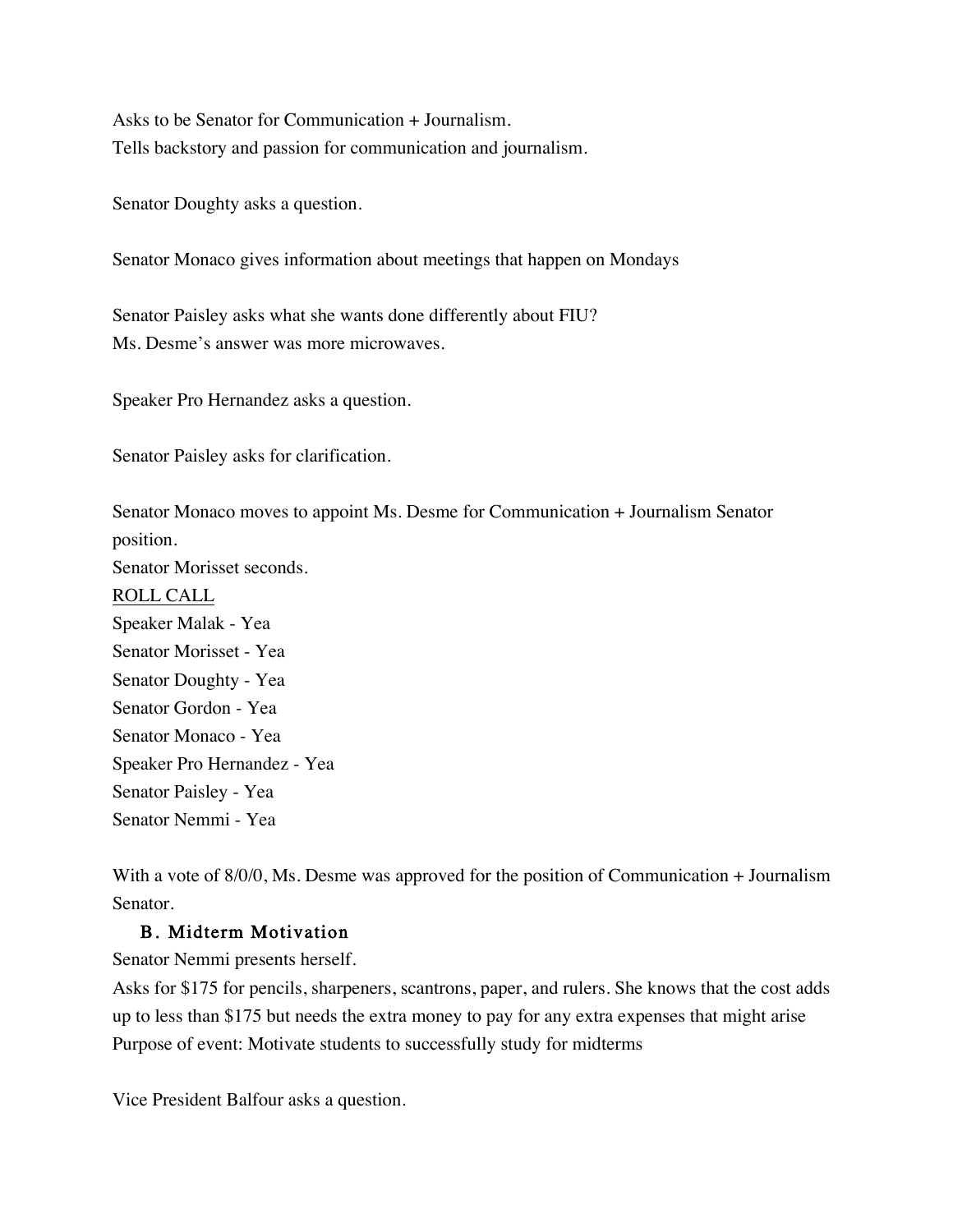Speaker Pro Hernandez moves to approve the allocation of \$175. Senator Monaco seconds.

ROLL CALL Speaker Malak - Yea Senator Morisset - Yea Senator Doughty - Yea Senator Gordon - Yea Senator Desme - Yea Senator Monaco - Yea Speaker Pro Hernandez - Yea Senator Paisley - Yea Senator Nemmi - Yea

With a vote of 9/0/0, Senator Nemmi was approved for the allocation of \$175 from the Senate Discretionary.

### C. First Reading of Resolution

President Ho Fung presented herself.

Agenda Item: Increase College of Arts, Sciences & Education offerings at Florida International University at the Biscayne Bay Campus, Resolution 2019.0011.

President Ho Fung reads the resolution.

Then proceeds to open for questions.

Senator Nemmi asks why is it necessary for those statistics?

President Ho Fung answers that its important because CASE is a large college and classes get filled quickly.

Senator Nemmi comments that the 28,671 takes away from the 54,000 and also thinks that not having these courses can make the graduation rate fall. Move certain things together.

Vice President Balfour suggests to take out "Science Majors" and place "CASE majors". Reword it and don't say based on survey.

Senator Morisset asks wouldn't it be better to have all facts and statistics in one section? President Ho Fung answers yes because it leads to a specific… [using downward hand gestures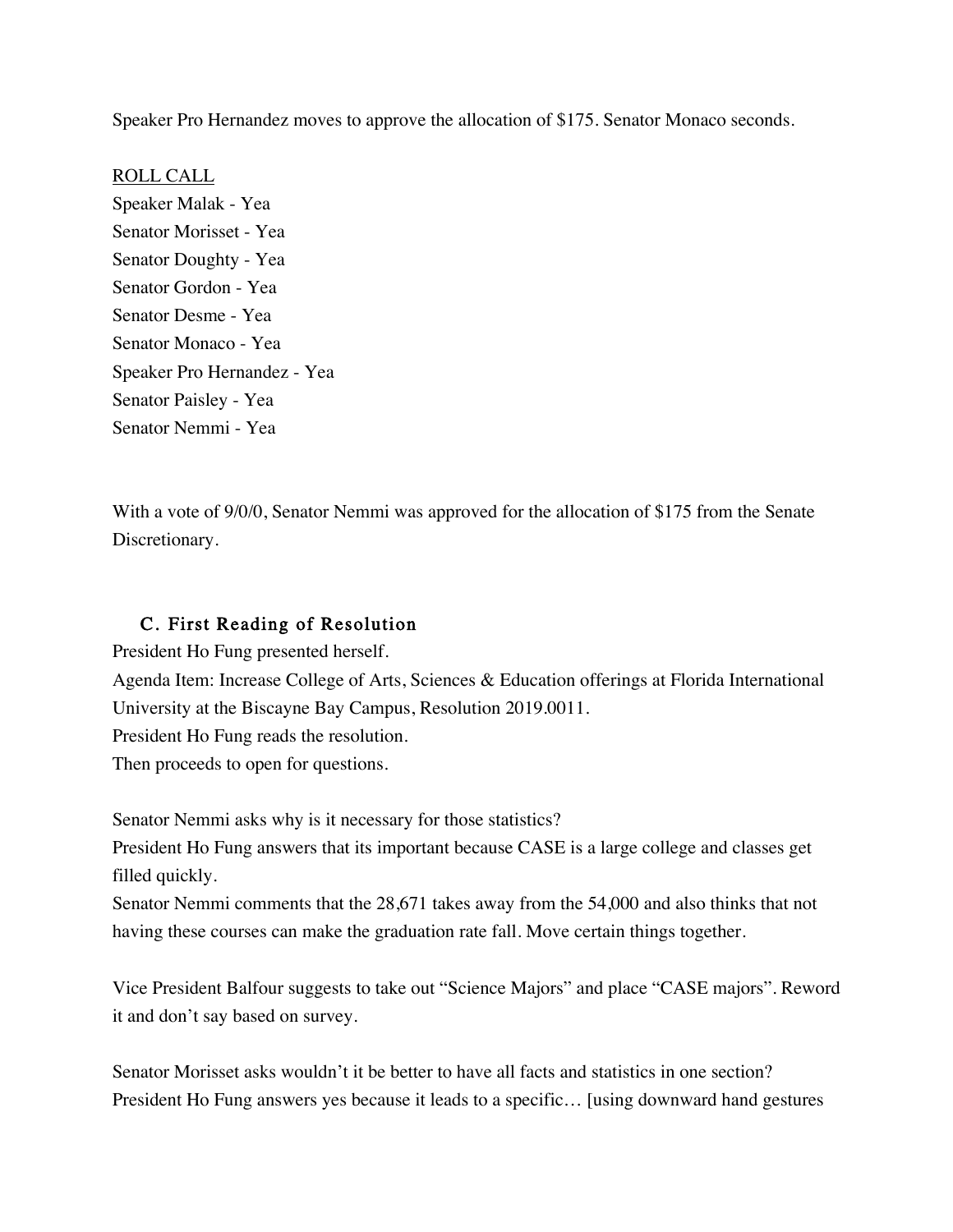resembling a cone]

President Ho Fung then proceeds to ask if anyone understands a certain part.

Senator Nemmi believes that she is restating "increasing graduation", because that's not what we're trying to resolve.

\*Everyone joins in the conversation

Ms. Adames gives clarification

Vice President Balfour suggests that "Increase course offerings" should be placed then. Senator Nemmi adds in another suggestion.

President Ho Fung asks for more corrections

Senator Nemmi states that those corrections could be redundant.

Senator Monaco asks what if you increase quality and professor per class? Vice President Balfour answers.

#### D. Chair/ Committee Nominations

Speaker Malak states that for the Senate academic Commission, you have to be nominated.

Senator Paisley asks if you can nominate yourself? Speakers Malak answers.

#### **DISCUSSION**

#### **A. Open Forum**

#### **I. Student Concerns**

Senator Paisley states that a student told her that the bus drivers are asking for tips. Ms. Adames provides an action on what to do in this situation.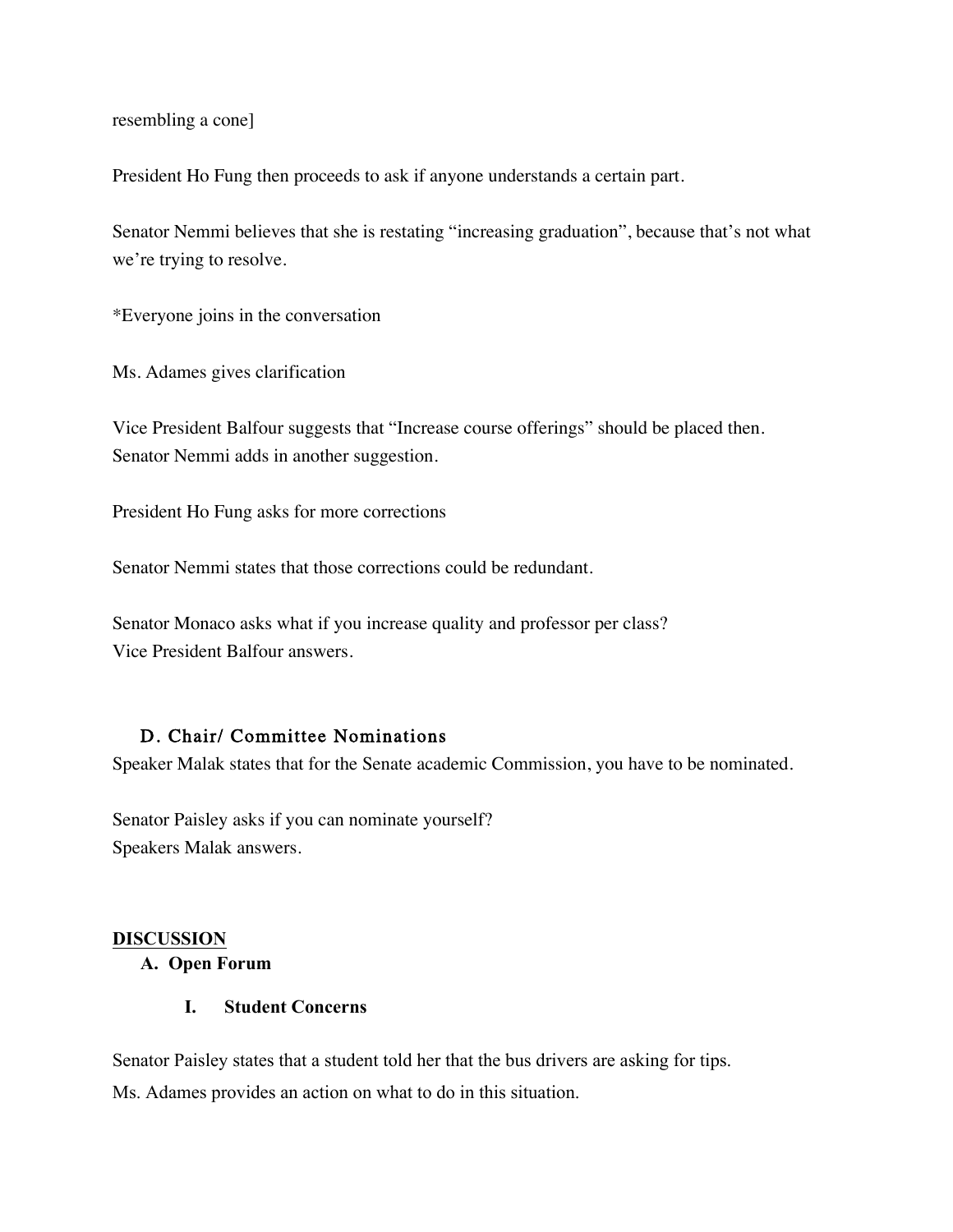Senator Monaco asks if there are cameras on the bus. Everyone answered with yes.

Vice President Balfour states that the bus filling situation has been a problem for a long time.

Senator Paisley states a comment on the bus filling situation. Senator Doughty asks about the bus filling situation. She then asks if you can check about the bus app to see about seats? Vice President Balfour tells what the bus app does. Senator Paisley states a comment.

Vice President Balfour clarifies.

Vice President Balfour states that a student has stated a concern of Kosher food.

Chartwells and Vice Provost will meet with her.

### **II. Senate Concerns**

There was no Senate Concerns.

### **III. Additional Comments, Suggestions, Concerns**

No Concerns.

# **REPORTS**

# **I. Student Advocacy Chair's Report**

Senator Nemmi..

- First Student Advocacy Committee Meeting
- Campus Life conference room for next event
- Senator Monaco was appointed
- Tabling to find concerns tomorrow
- Midterm Motivation event at FIU At I-75 on Tuesday at 5:30. Supplies will be supplied.
- Vice President Balfour gives a suggestion
- Speaker Malak asks a question.

### **II. Internal Affairs Chair Report**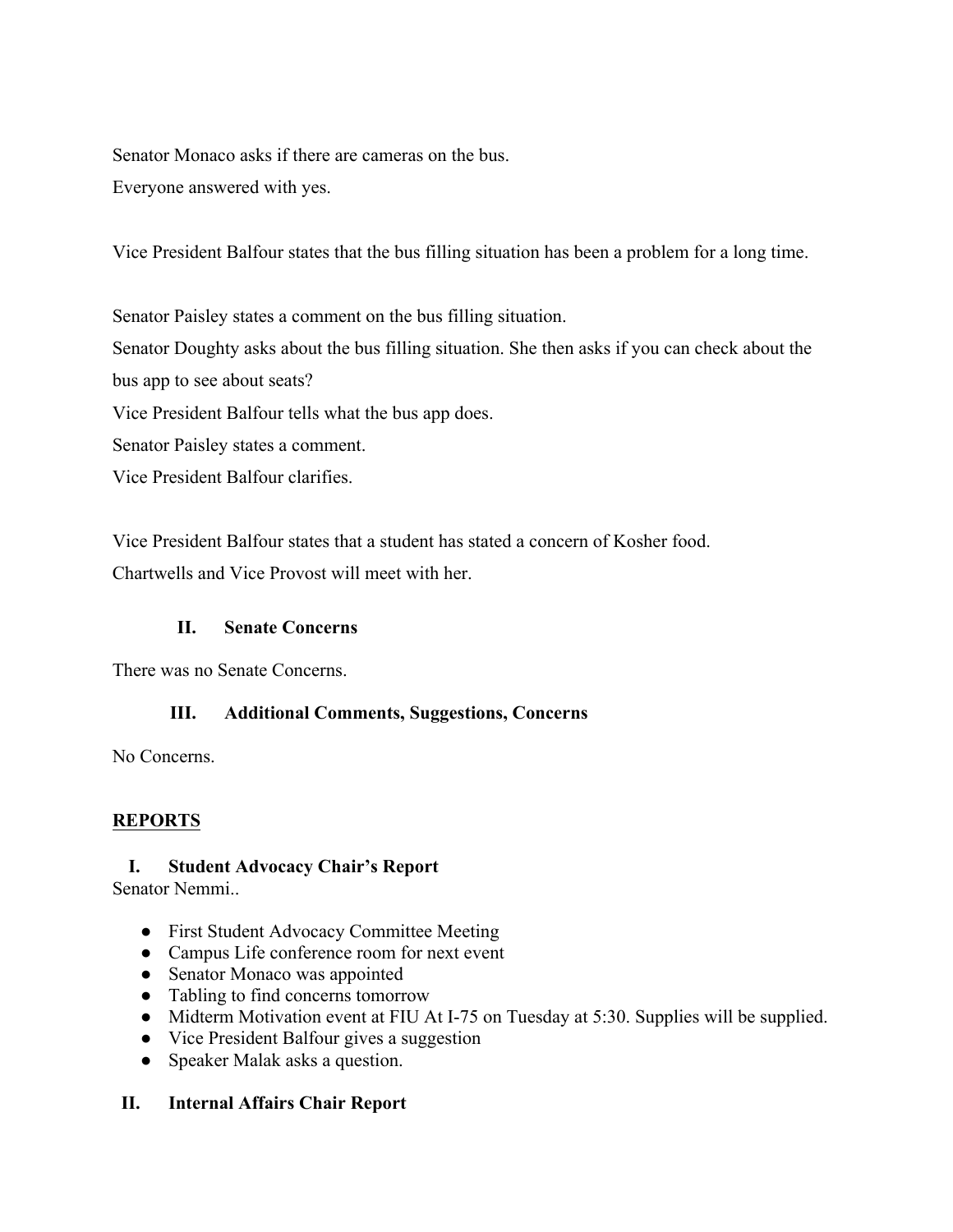Senator Paisley…

- Lead team and SGA leadership lounge
	- Will be meeting later this week
	- Considering to rename Leadership Lounge to Level Up
	- Hosting on Saturday, on campus sessions, to promote teamwork, etc.
	- Asks for feedback
- First initial affairs will be this week Thursday
- Working with Senator Morisset for Breast Cancer event.

### **III. Finance Chair Report**

Senator Morisset…

- Greeting
- Sat at the 9/11 service and picked up trash.
- Planning Breast Cancer event.

### **IV. Senate's Report**

Senator Monaco went to a ball game. Speaker Pro Hernandez taught him football. Spoke to Louis from Affairs office.

Speaker Malak stated input.

### **V. President's Report**

- Gives thanks for feedback concerning resolution.
- Talked about Blue Table Talk
- Had meeting with Ms. Adames, Senator Doughty, about masterclass, career conversations.
- Attended football game, we won!
- SGA Day is coming this Wednesday.
- Tomorrow is the BBC leadership meeting and states that she will attend. Monthly set time to see about FIU At I-75.

### **ANNOUNCEMENT**

- Speaker Malak announces SGA Day, please attend
- Open House at the Clinic, September 17th
- SGA Day September 18th